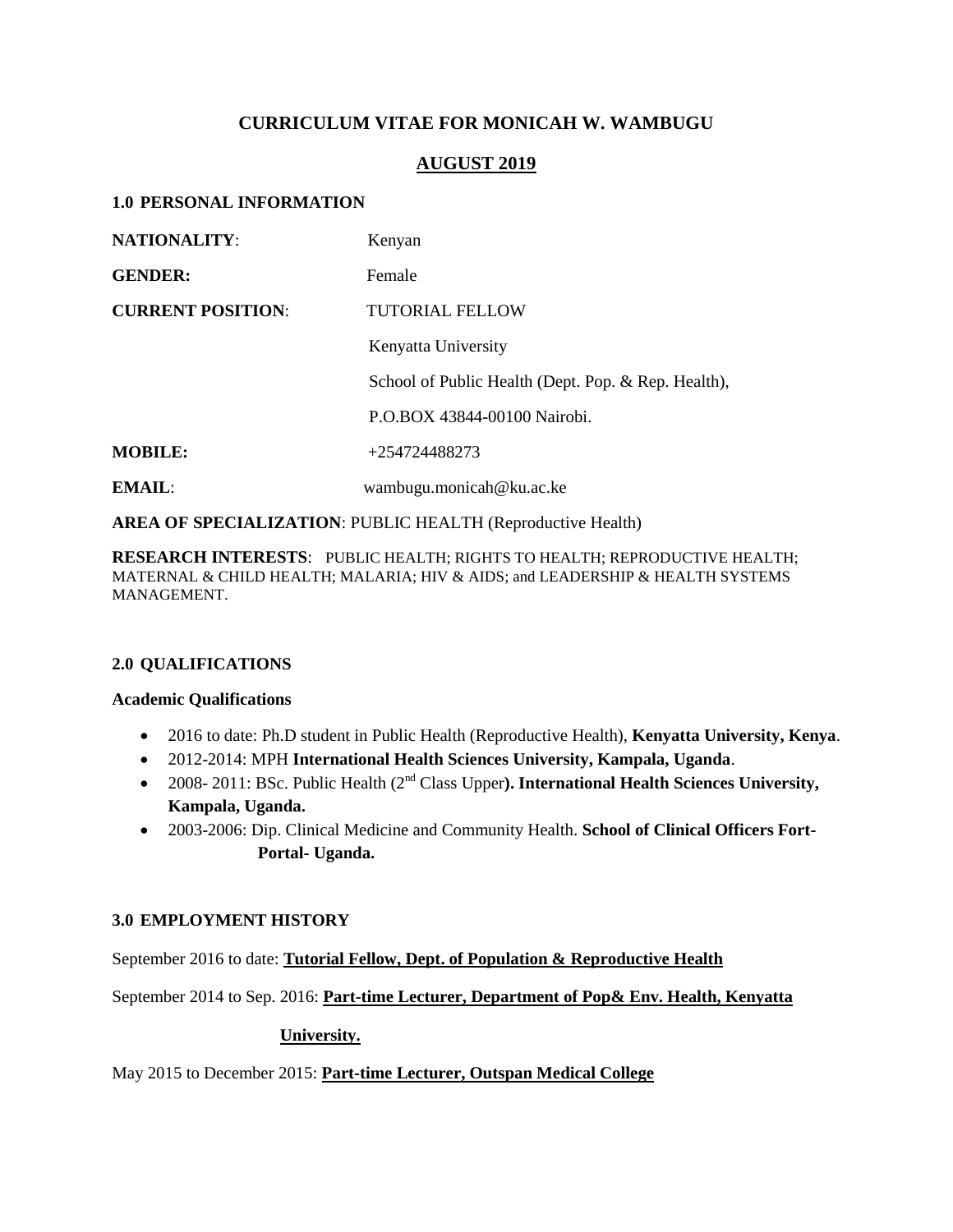# May 2015 to date: **External Examiner and Visiting consultant, Outspan Medical College**

### *Units taught*

#### Post Graduates

- Health Communication &Behavior Change Communication
- Reproductive Health services Management
- Social cultural dimensions in Reproductive Health
- Safe Motherhood & Perinatal Health
- Reproductive Health Diseases
- Adolescent Sexual and Reproductive Health

#### Under Graduates

- Health Management Systems
- Health Research
- Health Systems Policies and Planning
- Mental Health
- Dynamics of Infectious Diseases
- International Health
- Social- Medical Sciences in Public Health
- Introduction to Basic Pharmacology
- Health Promotion Theory & Practice
- Population Health Law and Ethics
- Diagnosis of Maternal Health
- Communicable Diseases

#### Diploma Level

- Community Health
- Environmental Health
- Health and Wellness
- Health Research

# 2012 to March 2014: **Field Research Supervisor, Makerere University, Uganda**

### *Duties*

- Coordinator-Field research committee, School of Public Health
- Recruiting and training of research assistants.
- Co-ordinate the data collection exercises.
- Supervising and providing technical support to the researcher.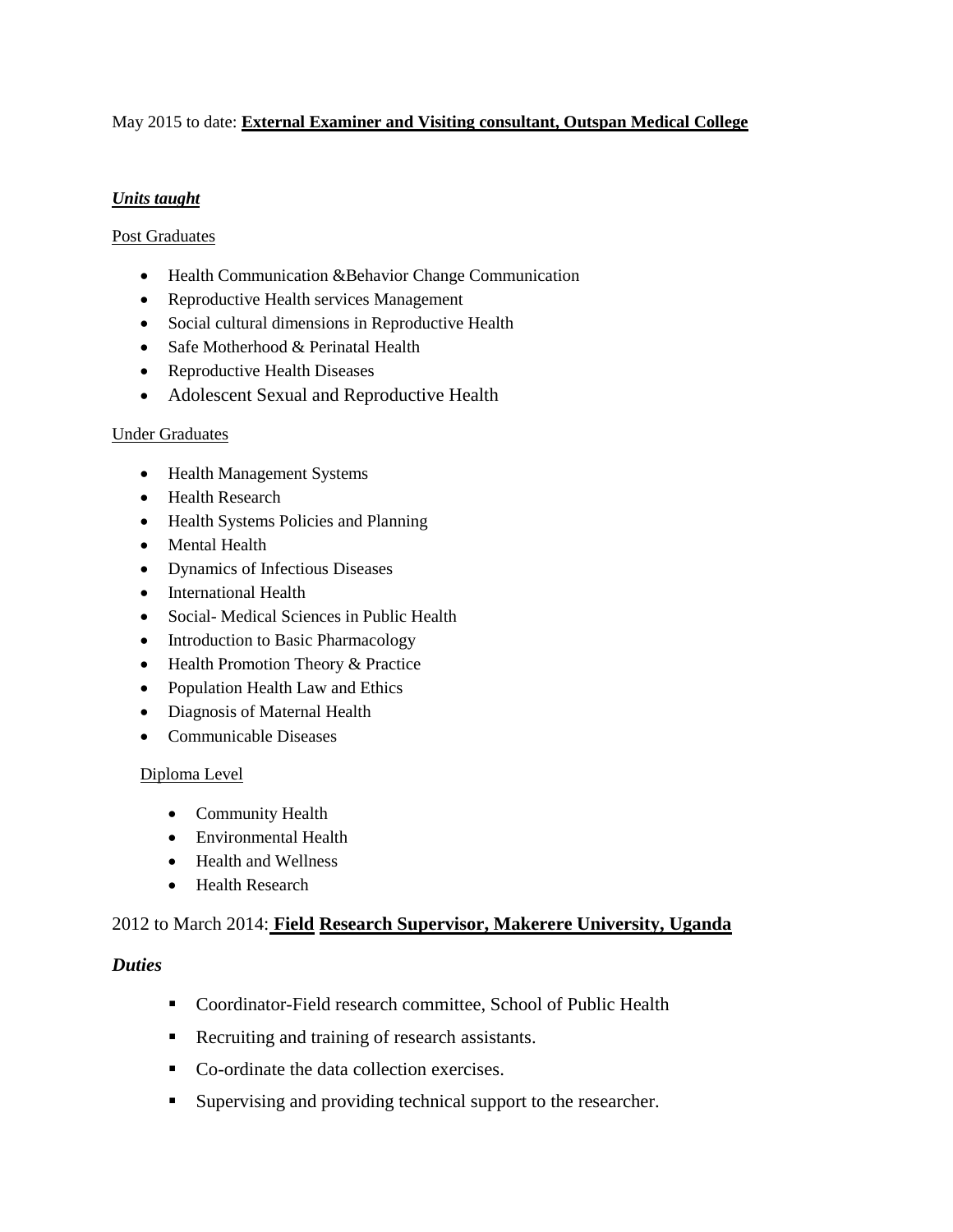- Participate in data cleaning, sorting, entry, analysis and report writing.
- External Research examiner Makerere University School of Public Health
- **Student mentoring.**

# 2007- June 2012: **Clinical Officer, Makerere University Hospital, Uganda.**

# **Duties and Responsibilities**

- **-** Clinical diagnosis and Treatment
- **-** Teaching and supervision of students during their clinical learning sessions.
- **-** Student mentoring.
- **-** HIV Counselling and testing.
- **-** Preparation of monthly reports and dissemination
- **-** Health Education and Promotion during Community Health Programs.
- **-** Designing data collection and analysis tools.
- **-** Conducting Baseline surveys for the assigned programs
- **-** Developing tools for capacity assessments
- **-** Identifying significant capacity building opportunities

# **4.0 PUBLICATIONS**

# *Submitted- In the review process*

**1. Factors influencing the management of Psoriasis at Nyeri County Referral Hospital, Kenya**

Medicine and Medical Sciences 6(12):148-151, December 2018

(D01: 10.15413/mms 2018**.** 0129©2018 Academia Publishing

# **2. The contribution of Community Participation to the Realization of 'The Right to**

**Health' –**A Cross sectional study of selected urban settlements in Kampala Uganda – African Medical Journal.

# **5.0 ADMINISTRATIVE RESPONSIBILITIES**

2018- To date: QMS Coordinator, School of Public Health and Applied Human Sciences

2017 To Date: ISO Coordinator Dept. of Population, Reproductive Health and Community Resource Management.

2012-February 2014: Field Research Supervisor, Makerere University, Uganda.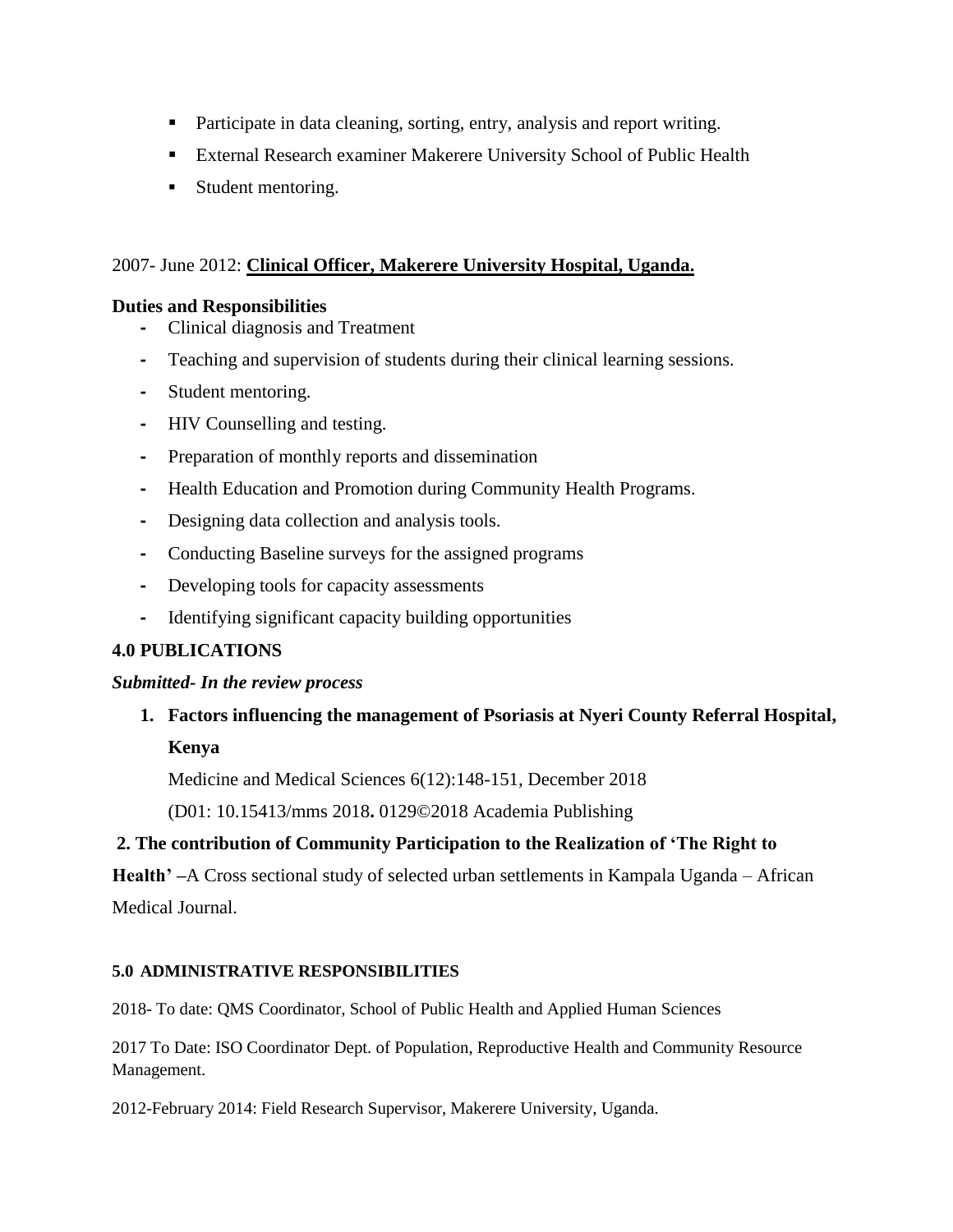### **6.0 RESEARCH SUPERVISION**

### **Completed**

2016- Joyce Chemutai Q32/CE/16506/2013 Factors that influence the uptake of modern contraceptive methods among women of child bearing age in Bomet County

2015-Edith Awuor Q32/2251/2012 Social –cultural factors affecting uptake of free MCH services in Kanyimach Sub-Location in Migori County

2015-Njuguna Tabitha Nyakabi Q32/2212/2012 Factors influencing immunization coverage of children below five years of age in Nakuru County

2015-Ekiru Raphaella Ethekan Q32/2282/2012 Factors influencing utilization of health care services amongst the pastoralist communities in Samburu North

2015-Paul Nyakundi Momanyi Q32S/18120/2011 Factors influencing community health volunteers involvement in Primary Health Care delivery in Ngewa Kiambu County

2014- Mbogo Mwende Faith P32/6033/2011 Factors influencing utilization of free maternal services

among women of Karatina Sub-Location Nyeri County.

2014- Eunice Wanjiru Njeri P126/7005/2011 Factors contributing to the high incidence of HIV/AIDS

among women aged 18-24 years in Ruiru Sub-County.

2014- Otieno Kevins Obuon P126/6990/2011 Dietary factors influencing nutrition status among the

Elderly in Nyakach Sub-county, Kisumu County.

2014- Akinyi Odongo Jocelyne –P32/3050/2011 Factors influencing the occurrence of teenage

Pregnancies among girls between 10- 19 years in Kibera Sub- Location, Nairobi County.

- 2014-Mukaria Ann Kathure P32/6032/2011 Determinants of adverse maternal outcomes among women Aged 18-49 years in Kariobangi North slum.
- 2014- Mahero Susan Akinyi P32S/18126/2011 Risk factors associated with gender based violence among antenatal clinic clients at Kayole Sub-District Hospital, Embakasi sub-county Nairobi.

# **7.0 COURSES, SEMINARS AND WORKSHOPS ATTENDED**

Aug.2019 – Curriculum review workshop (MSc. Public Health Systems Management and Application)

2019 -Gender mainstreaming,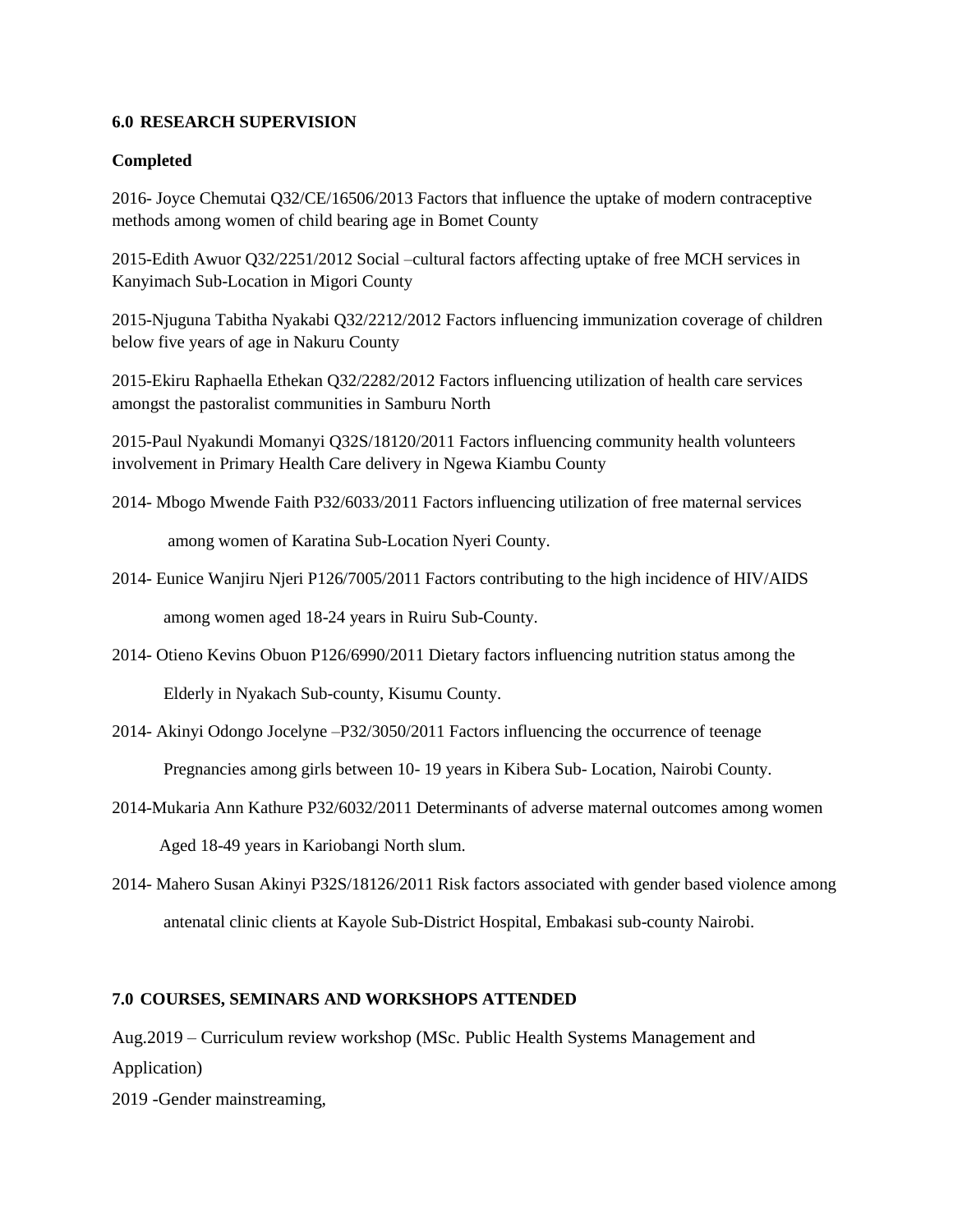2019- E-learning,

- 2019- R-Statistical software
- 2018- Global Health Promotion
- 2018- Project Planning & Management Skills.
- 2017 Responsible Conduct of Research.
- 2016- Leadership and Integrity
- 2012- Refresher General Clinical Practice.
- 2011- Epidemiology and Control of Communicable Diseases.
- 2009- Workplace Fire Safety Training.
- 2008- Refresher Good Clinical Practice.
- 2006- Clinical Blood Transfusion.
- 2006- Maternal Child Health and Family Planning.
- 2006- Integrated Management of Child-Hood Illnesses (IMCI).
- 2005- Introduction to Computer Application and Data Management.

### **8.0 AWARDS AND HONORS**

2013 -2014**-** Active Member of Parliament AKESU*( Association of Kenyan Students in Uganda).*  2012-2013 University Students Research Award by The Centre for Health, Human Rights and Development (CEHURD) in Collaboration with Learning Network based at the School of Public Health and Family Medicine University of Cape Town –South Africa and IDRC.

# **9.0 PROFESSIONAL MEMBERSHIPS**

- Public Health Society of Kenya
- Society of Health Scientists
- Kenya Red Cross Association

# **10.0 Referees**

Prof. Margaret Keraka, Dean, School of Public Health & Applied Human Sciences, Kenyatta University. Tel: 0721817521 Email: [keraka.margaret@ku.ac.ke](mailto:keraka.margaret@ku.ac.ke)